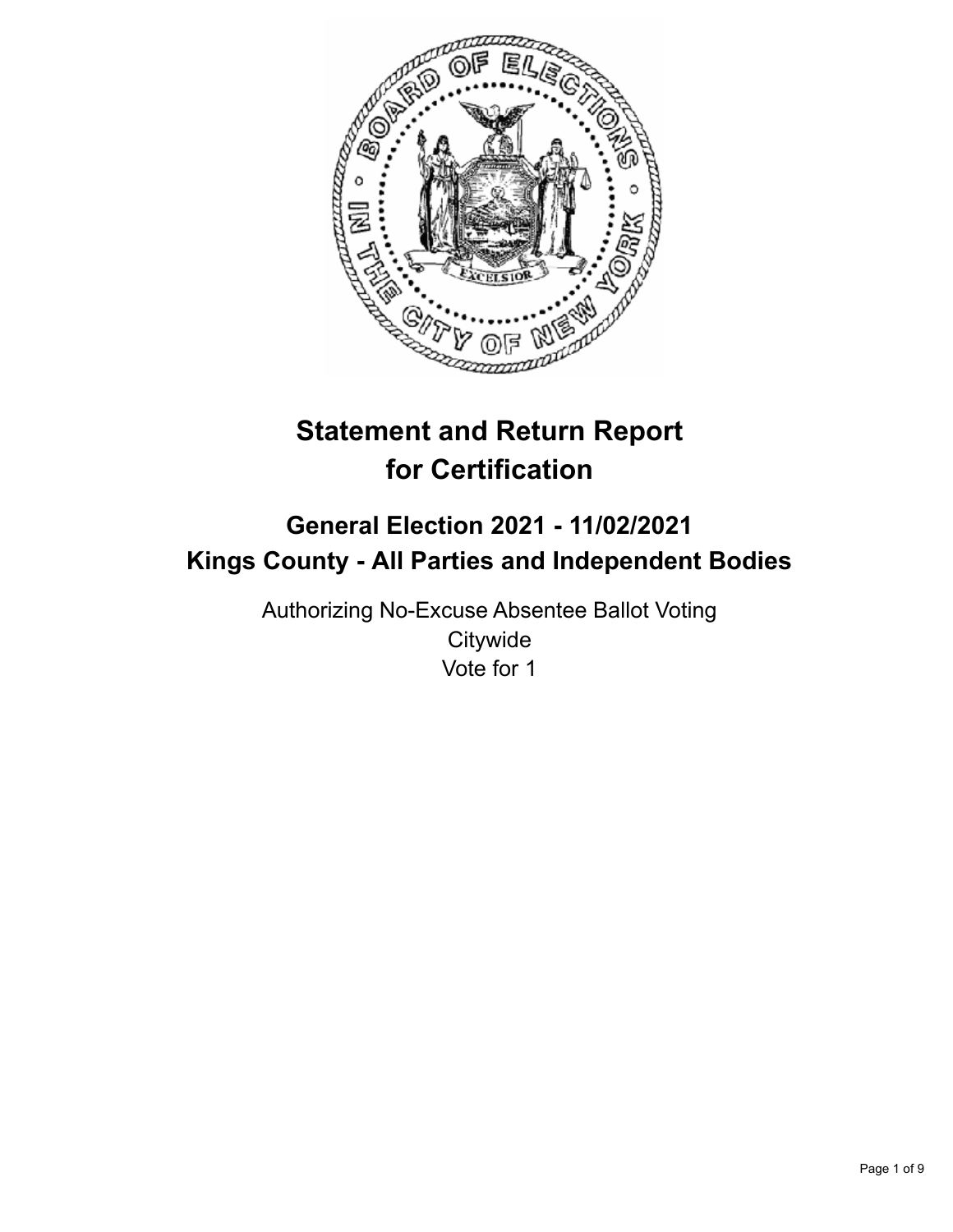

| PUBLIC COUNTER                                           | 17,610 |
|----------------------------------------------------------|--------|
| <b>MANUALLY COUNTED EMERGENCY</b>                        |        |
| ABSENTEE / MILITARY                                      | 1,105  |
| AFFIDAVIT                                                | 75     |
| <b>Total Ballots</b>                                     | 18,791 |
| Less - Inapplicable Federal/Special Presidential Ballots | 0      |
| <b>Total Applicable Ballots</b>                          | 18,791 |
| <b>YES</b>                                               | 5,037  |
| <b>NO</b>                                                | 7,837  |
| <b>Total Votes</b>                                       | 12,874 |
| Unrecorded                                               | 5.917  |

#### **Assembly District 42**

| <b>PUBLIC COUNTER</b>                                    | 15,941 |
|----------------------------------------------------------|--------|
| <b>MANUALLY COUNTED EMERGENCY</b>                        | 0      |
| ABSENTEE / MILITARY                                      | 953    |
| AFFIDAVIT                                                | 88     |
| <b>Total Ballots</b>                                     | 16,982 |
| Less - Inapplicable Federal/Special Presidential Ballots | 0      |
| <b>Total Applicable Ballots</b>                          | 16,982 |
| <b>YES</b>                                               | 7,438  |
| <b>NO</b>                                                | 4.113  |
| <b>Total Votes</b>                                       | 11,551 |
| Unrecorded                                               | 5,431  |

| <b>PUBLIC COUNTER</b>                                    | 18,497   |
|----------------------------------------------------------|----------|
| <b>MANUALLY COUNTED EMERGENCY</b>                        | $\Omega$ |
| ABSENTEE / MILITARY                                      | 1,043    |
| <b>AFFIDAVIT</b>                                         | 130      |
| <b>Total Ballots</b>                                     | 19,670   |
| Less - Inapplicable Federal/Special Presidential Ballots | 0        |
| <b>Total Applicable Ballots</b>                          | 19,670   |
| <b>YES</b>                                               | 9,974    |
| NO.                                                      | 4,513    |
| <b>Total Votes</b>                                       | 14,487   |
| Unrecorded                                               | 5.183    |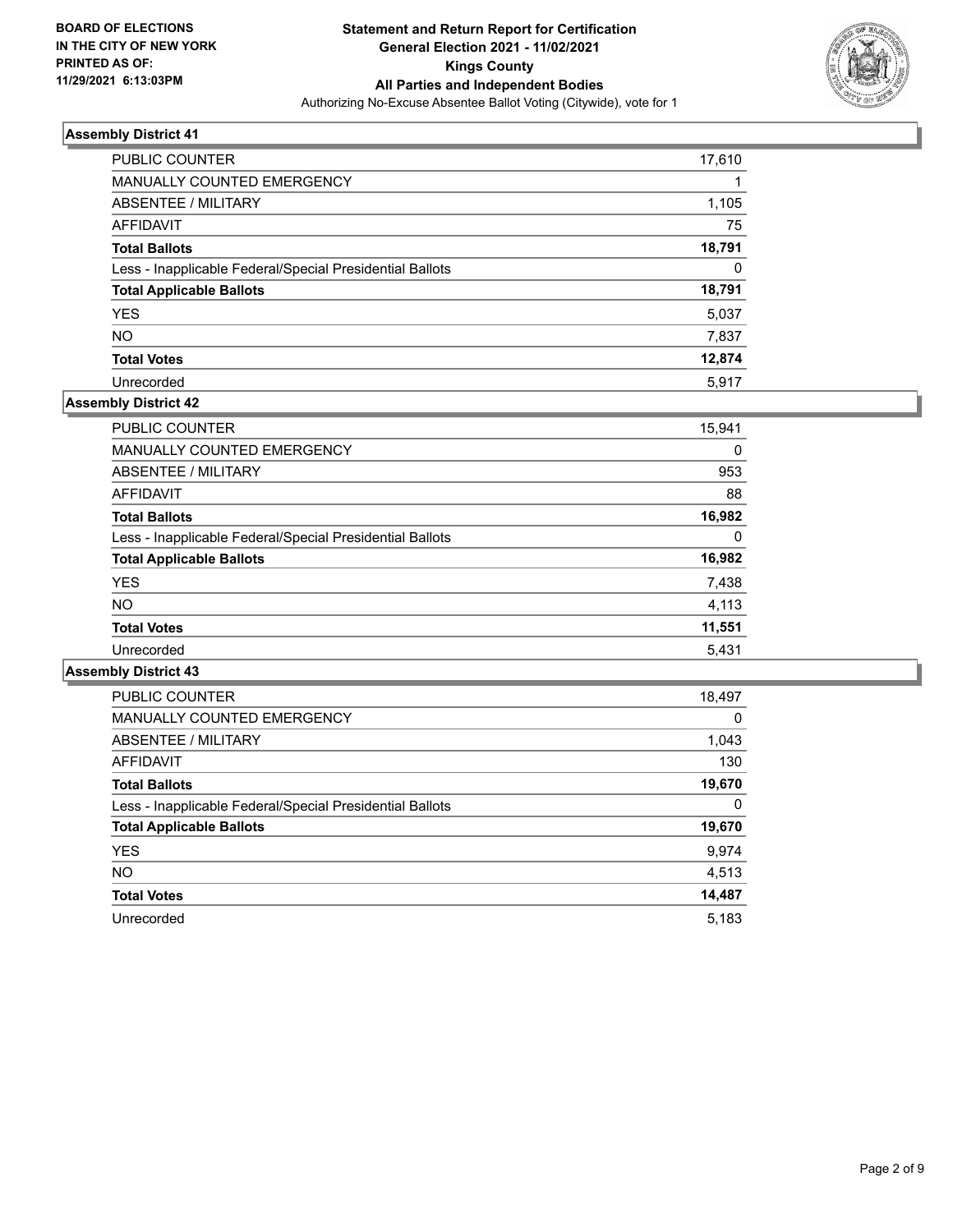

| PUBLIC COUNTER                                           | 21,427 |
|----------------------------------------------------------|--------|
| <b>MANUALLY COUNTED EMERGENCY</b>                        |        |
| ABSENTEE / MILITARY                                      | 1,126  |
| AFFIDAVIT                                                | 202    |
| <b>Total Ballots</b>                                     | 22,756 |
| Less - Inapplicable Federal/Special Presidential Ballots | 0      |
| <b>Total Applicable Ballots</b>                          | 22,756 |
| <b>YES</b>                                               | 13,785 |
| <b>NO</b>                                                | 4,474  |
| <b>Total Votes</b>                                       | 18,259 |
| Unrecorded                                               | 4.497  |

## **Assembly District 45**

| <b>PUBLIC COUNTER</b>                                    | 12,692 |
|----------------------------------------------------------|--------|
| <b>MANUALLY COUNTED EMERGENCY</b>                        | 0      |
| ABSENTEE / MILITARY                                      | 787    |
| AFFIDAVIT                                                | 79     |
| <b>Total Ballots</b>                                     | 13,558 |
| Less - Inapplicable Federal/Special Presidential Ballots | 0      |
| <b>Total Applicable Ballots</b>                          | 13,558 |
| <b>YES</b>                                               | 2,494  |
| <b>NO</b>                                                | 6,276  |
| <b>Total Votes</b>                                       | 8,770  |
| Unrecorded                                               | 4,788  |
|                                                          |        |

| <b>PUBLIC COUNTER</b>                                    | 19,198   |
|----------------------------------------------------------|----------|
| <b>MANUALLY COUNTED EMERGENCY</b>                        | $\Omega$ |
| ABSENTEE / MILITARY                                      | 1,186    |
| <b>AFFIDAVIT</b>                                         | 132      |
| <b>Total Ballots</b>                                     | 20,516   |
| Less - Inapplicable Federal/Special Presidential Ballots | $\Omega$ |
| <b>Total Applicable Ballots</b>                          | 20,516   |
| <b>YES</b>                                               | 5,981    |
| NO.                                                      | 8,187    |
| <b>Total Votes</b>                                       | 14,168   |
| Unrecorded                                               | 6.348    |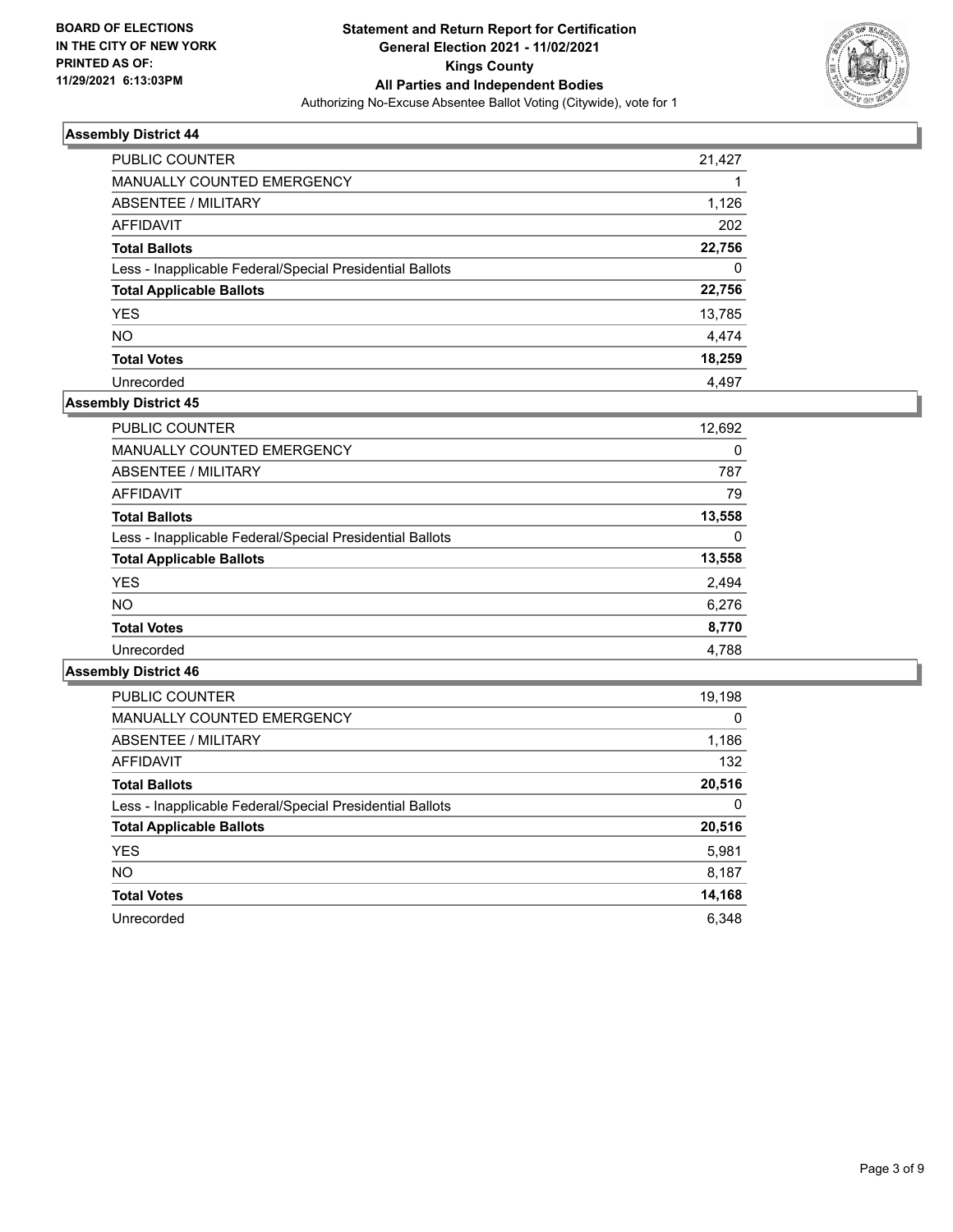

| PUBLIC COUNTER                                           | 10,459   |
|----------------------------------------------------------|----------|
| <b>MANUALLY COUNTED EMERGENCY</b>                        | 0        |
| <b>ABSENTEE / MILITARY</b>                               | 712      |
| AFFIDAVIT                                                | 58       |
| <b>Total Ballots</b>                                     | 11,229   |
| Less - Inapplicable Federal/Special Presidential Ballots | $\Omega$ |
| <b>Total Applicable Ballots</b>                          | 11,229   |
| <b>YES</b>                                               | 2,835    |
| <b>NO</b>                                                | 4.429    |
| <b>Total Votes</b>                                       | 7,264    |
| Unrecorded                                               | 3.965    |

## **Assembly District 48**

| <b>PUBLIC COUNTER</b>                                    | 11,155   |
|----------------------------------------------------------|----------|
| <b>MANUALLY COUNTED EMERGENCY</b>                        |          |
| ABSENTEE / MILITARY                                      | 474      |
| AFFIDAVIT                                                | 52       |
| <b>Total Ballots</b>                                     | 11,682   |
| Less - Inapplicable Federal/Special Presidential Ballots | $\Omega$ |
| <b>Total Applicable Ballots</b>                          | 11,682   |
| <b>YES</b>                                               | 1,438    |
| <b>NO</b>                                                | 7,394    |
| <b>Total Votes</b>                                       | 8,832    |
| Unrecorded                                               | 2,850    |

| PUBLIC COUNTER                                           | 8,565          |
|----------------------------------------------------------|----------------|
| <b>MANUALLY COUNTED EMERGENCY</b>                        | $\overline{2}$ |
| ABSENTEE / MILITARY                                      | 592            |
| <b>AFFIDAVIT</b>                                         | 60             |
| <b>Total Ballots</b>                                     | 9,219          |
| Less - Inapplicable Federal/Special Presidential Ballots | $\Omega$       |
| <b>Total Applicable Ballots</b>                          | 9,219          |
| <b>YES</b>                                               | 2,401          |
| NO.                                                      | 3,820          |
| <b>Total Votes</b>                                       | 6,221          |
| Unrecorded                                               | 2.998          |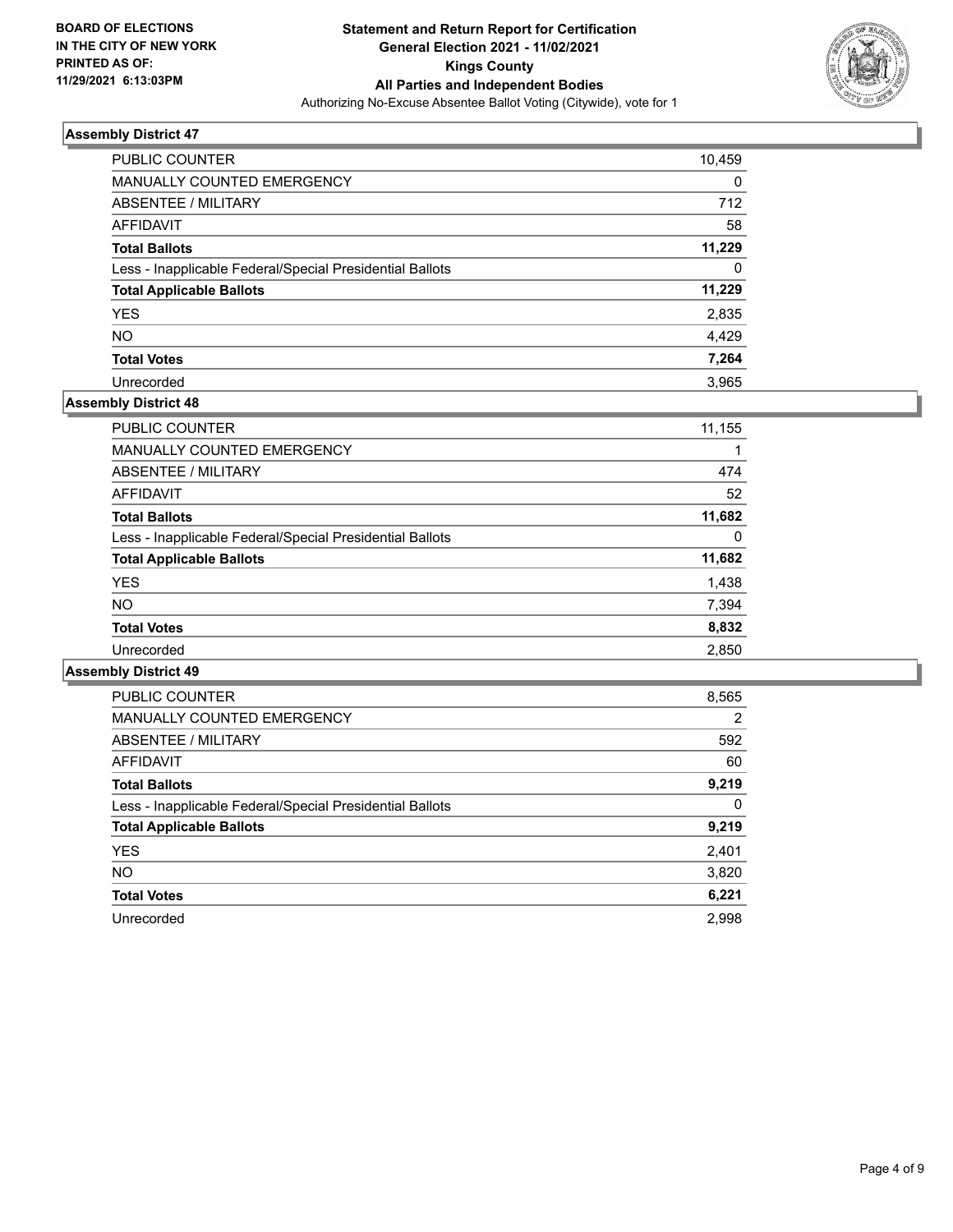

| PUBLIC COUNTER                                           | 14,567   |
|----------------------------------------------------------|----------|
| MANUALLY COUNTED EMERGENCY                               | 0        |
| ABSENTEE / MILITARY                                      | 738      |
| AFFIDAVIT                                                | 157      |
| <b>Total Ballots</b>                                     | 15,462   |
| Less - Inapplicable Federal/Special Presidential Ballots | $\Omega$ |
| <b>Total Applicable Ballots</b>                          | 15,462   |
| <b>YES</b>                                               | 9,092    |
| <b>NO</b>                                                | 3,005    |
| <b>Total Votes</b>                                       | 12,097   |
| Unrecorded                                               | 3.365    |

## **Assembly District 51**

| <b>PUBLIC COUNTER</b>                                    | 11,706 |
|----------------------------------------------------------|--------|
| <b>MANUALLY COUNTED EMERGENCY</b>                        | 0      |
| ABSENTEE / MILITARY                                      | 532    |
| AFFIDAVIT                                                | 97     |
| <b>Total Ballots</b>                                     | 12,335 |
| Less - Inapplicable Federal/Special Presidential Ballots | 0      |
| <b>Total Applicable Ballots</b>                          | 12,335 |
| <b>YES</b>                                               | 6,233  |
| <b>NO</b>                                                | 2,461  |
| <b>Total Votes</b>                                       | 8,694  |
| Unrecorded                                               | 3.641  |

| <b>PUBLIC COUNTER</b>                                    | 31,316 |
|----------------------------------------------------------|--------|
| <b>MANUALLY COUNTED EMERGENCY</b>                        |        |
| ABSENTEE / MILITARY                                      | 2,163  |
| AFFIDAVIT                                                | 343    |
| <b>Total Ballots</b>                                     | 33,823 |
| Less - Inapplicable Federal/Special Presidential Ballots | 0      |
| <b>Total Applicable Ballots</b>                          | 33,823 |
| <b>YES</b>                                               | 25,772 |
| <b>NO</b>                                                | 3,344  |
| <b>Total Votes</b>                                       | 29,116 |
| Unrecorded                                               | 4.707  |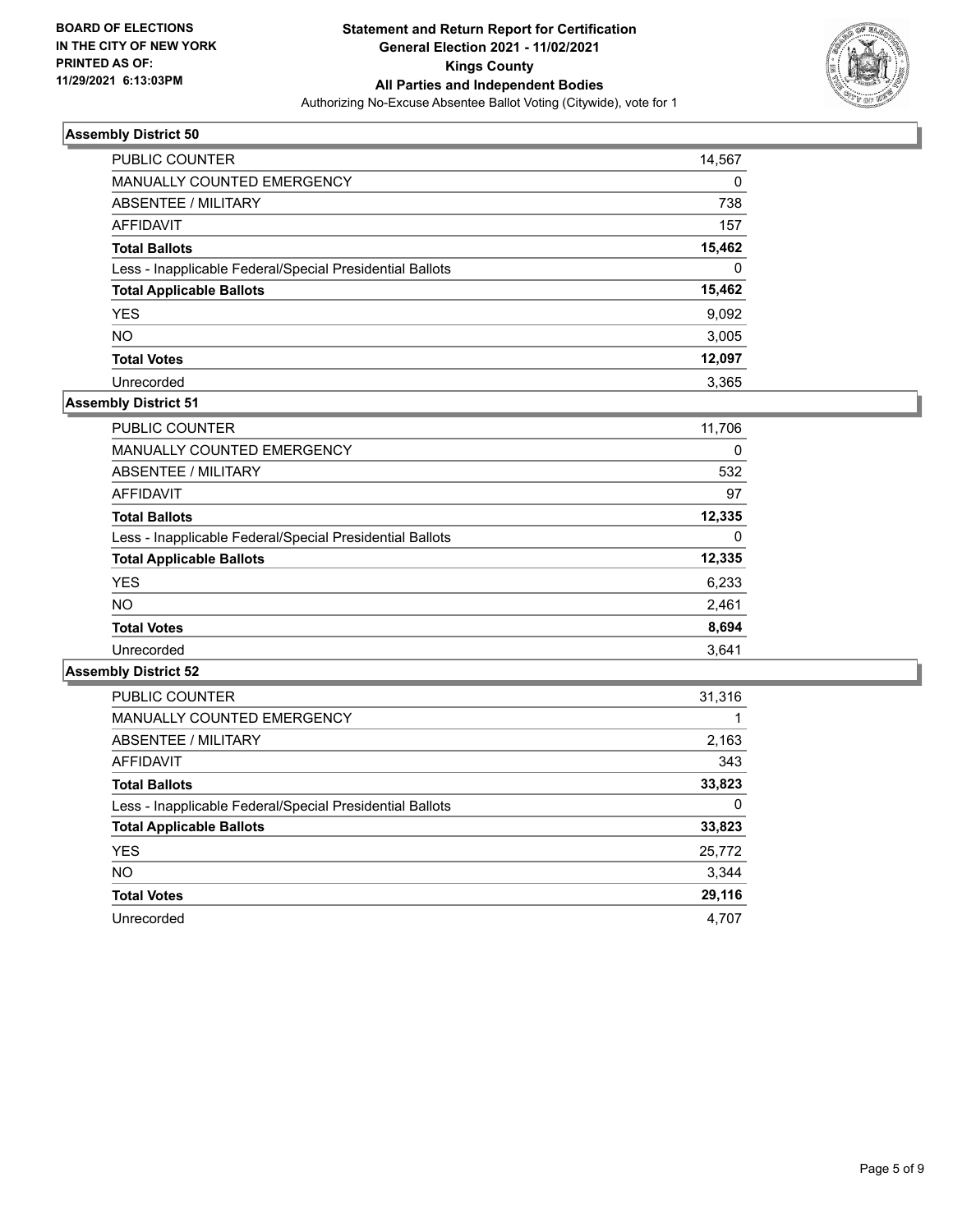

| PUBLIC COUNTER                                           | 12,239   |
|----------------------------------------------------------|----------|
| <b>MANUALLY COUNTED EMERGENCY</b>                        |          |
| ABSENTEE / MILITARY                                      | 436      |
| AFFIDAVIT                                                | 127      |
| <b>Total Ballots</b>                                     | 12,803   |
| Less - Inapplicable Federal/Special Presidential Ballots | $\Omega$ |
| <b>Total Applicable Ballots</b>                          | 12,803   |
| <b>YES</b>                                               | 6,898    |
| <b>NO</b>                                                | 1,992    |
| <b>Total Votes</b>                                       | 8,890    |
| Unrecorded                                               | 3.913    |

## **Assembly District 54**

| <b>PUBLIC COUNTER</b>                                    | 9,171 |
|----------------------------------------------------------|-------|
| <b>MANUALLY COUNTED EMERGENCY</b>                        | 0     |
| ABSENTEE / MILITARY                                      | 367   |
| <b>AFFIDAVIT</b>                                         | 76    |
| <b>Total Ballots</b>                                     | 9,614 |
| Less - Inapplicable Federal/Special Presidential Ballots | 0     |
| <b>Total Applicable Ballots</b>                          | 9,614 |
| <b>YES</b>                                               | 4,117 |
| NO.                                                      | 2,004 |
| <b>Total Votes</b>                                       | 6,121 |
| Unrecorded                                               | 3,493 |

| <b>PUBLIC COUNTER</b>                                    | 12,441   |
|----------------------------------------------------------|----------|
| <b>MANUALLY COUNTED EMERGENCY</b>                        | $\Omega$ |
| ABSENTEE / MILITARY                                      | 541      |
| <b>AFFIDAVIT</b>                                         | 56       |
| <b>Total Ballots</b>                                     | 13,038   |
| Less - Inapplicable Federal/Special Presidential Ballots | 0        |
| <b>Total Applicable Ballots</b>                          | 13,038   |
| <b>YES</b>                                               | 5,259    |
| NO.                                                      | 3,186    |
| <b>Total Votes</b>                                       | 8,445    |
| Unrecorded                                               | 4.593    |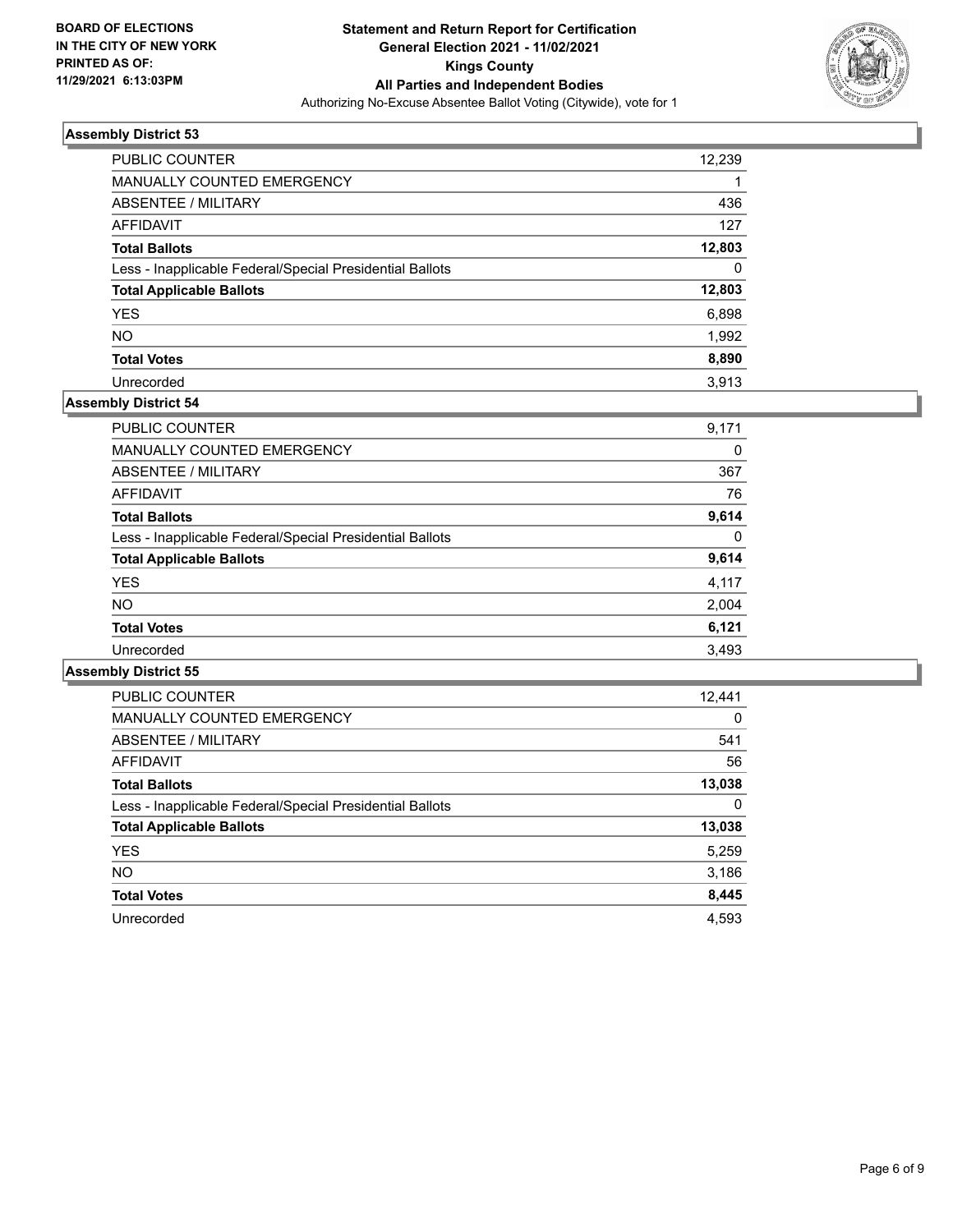

| <b>PUBLIC COUNTER</b>                                    | 17,140   |
|----------------------------------------------------------|----------|
| <b>MANUALLY COUNTED EMERGENCY</b>                        |          |
| ABSENTEE / MILITARY                                      | 761      |
| AFFIDAVIT                                                | 162      |
| <b>Total Ballots</b>                                     | 18,064   |
| Less - Inapplicable Federal/Special Presidential Ballots | $\Omega$ |
| <b>Total Applicable Ballots</b>                          | 18,064   |
| <b>YES</b>                                               | 9,861    |
| <b>NO</b>                                                | 3,578    |
| <b>Total Votes</b>                                       | 13,439   |
| Unrecorded                                               | 4.625    |

## **Assembly District 57**

| <b>PUBLIC COUNTER</b>                                    | 26,178 |
|----------------------------------------------------------|--------|
| MANUALLY COUNTED EMERGENCY                               | 0      |
| ABSENTEE / MILITARY                                      | 1,374  |
| AFFIDAVIT                                                | 251    |
| <b>Total Ballots</b>                                     | 27,803 |
| Less - Inapplicable Federal/Special Presidential Ballots | 0      |
| <b>Total Applicable Ballots</b>                          | 27,803 |
| <b>YES</b>                                               | 18,676 |
| <b>NO</b>                                                | 3,575  |
| <b>Total Votes</b>                                       | 22,251 |
| Unrecorded                                               | 5,552  |

| <b>PUBLIC COUNTER</b>                                    | 16,282   |
|----------------------------------------------------------|----------|
| <b>MANUALLY COUNTED EMERGENCY</b>                        | $\Omega$ |
| ABSENTEE / MILITARY                                      | 786      |
| <b>AFFIDAVIT</b>                                         | 41       |
| <b>Total Ballots</b>                                     | 17,109   |
| Less - Inapplicable Federal/Special Presidential Ballots | 0        |
| <b>Total Applicable Ballots</b>                          | 17,109   |
| <b>YES</b>                                               | 6,776    |
| <b>NO</b>                                                | 4,344    |
| <b>Total Votes</b>                                       | 11,120   |
| Unrecorded                                               | 5.989    |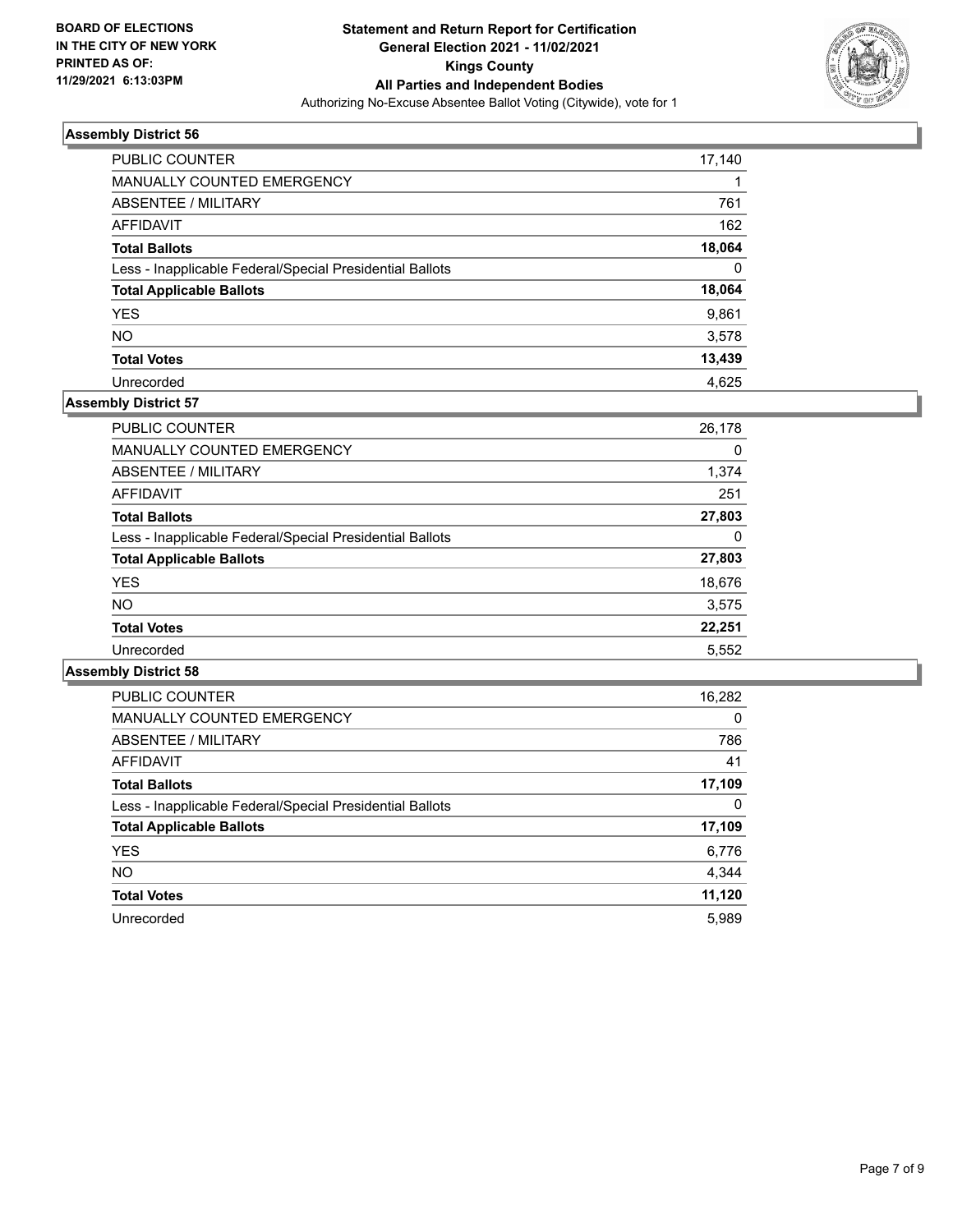

| PUBLIC COUNTER                                           | 19,797   |
|----------------------------------------------------------|----------|
| <b>MANUALLY COUNTED EMERGENCY</b>                        | 0        |
| ABSENTEE / MILITARY                                      | 873      |
| AFFIDAVIT                                                | 85       |
| <b>Total Ballots</b>                                     | 20,755   |
| Less - Inapplicable Federal/Special Presidential Ballots | $\Omega$ |
| <b>Total Applicable Ballots</b>                          | 20,755   |
| <b>YES</b>                                               | 6.291    |
| <b>NO</b>                                                | 7,917    |
| <b>Total Votes</b>                                       | 14,208   |
| Unrecorded                                               | 6.547    |

## **Assembly District 60**

| <b>PUBLIC COUNTER</b>                                    | 14,318   |
|----------------------------------------------------------|----------|
| <b>MANUALLY COUNTED EMERGENCY</b>                        | 0        |
| ABSENTEE / MILITARY                                      | 639      |
| AFFIDAVIT                                                | 75       |
| <b>Total Ballots</b>                                     | 15,032   |
| Less - Inapplicable Federal/Special Presidential Ballots | $\Omega$ |
| <b>Total Applicable Ballots</b>                          | 15,032   |
| <b>YES</b>                                               | 5,371    |
| <b>NO</b>                                                | 3,659    |
| <b>Total Votes</b>                                       | 9,030    |
| Unrecorded                                               | 6,002    |
|                                                          |          |

| <b>PUBLIC COUNTER</b>                                    | 5,542 |
|----------------------------------------------------------|-------|
| <b>MANUALLY COUNTED EMERGENCY</b>                        |       |
| ABSENTEE / MILITARY                                      | 382   |
| <b>AFFIDAVIT</b>                                         | 37    |
| <b>Total Ballots</b>                                     | 5,962 |
| Less - Inapplicable Federal/Special Presidential Ballots | 0     |
| <b>Total Applicable Ballots</b>                          | 5,962 |
| <b>YES</b>                                               | 2,692 |
| NO.                                                      | 2,200 |
| <b>Total Votes</b>                                       | 4,892 |
| Unrecorded                                               | 1.070 |